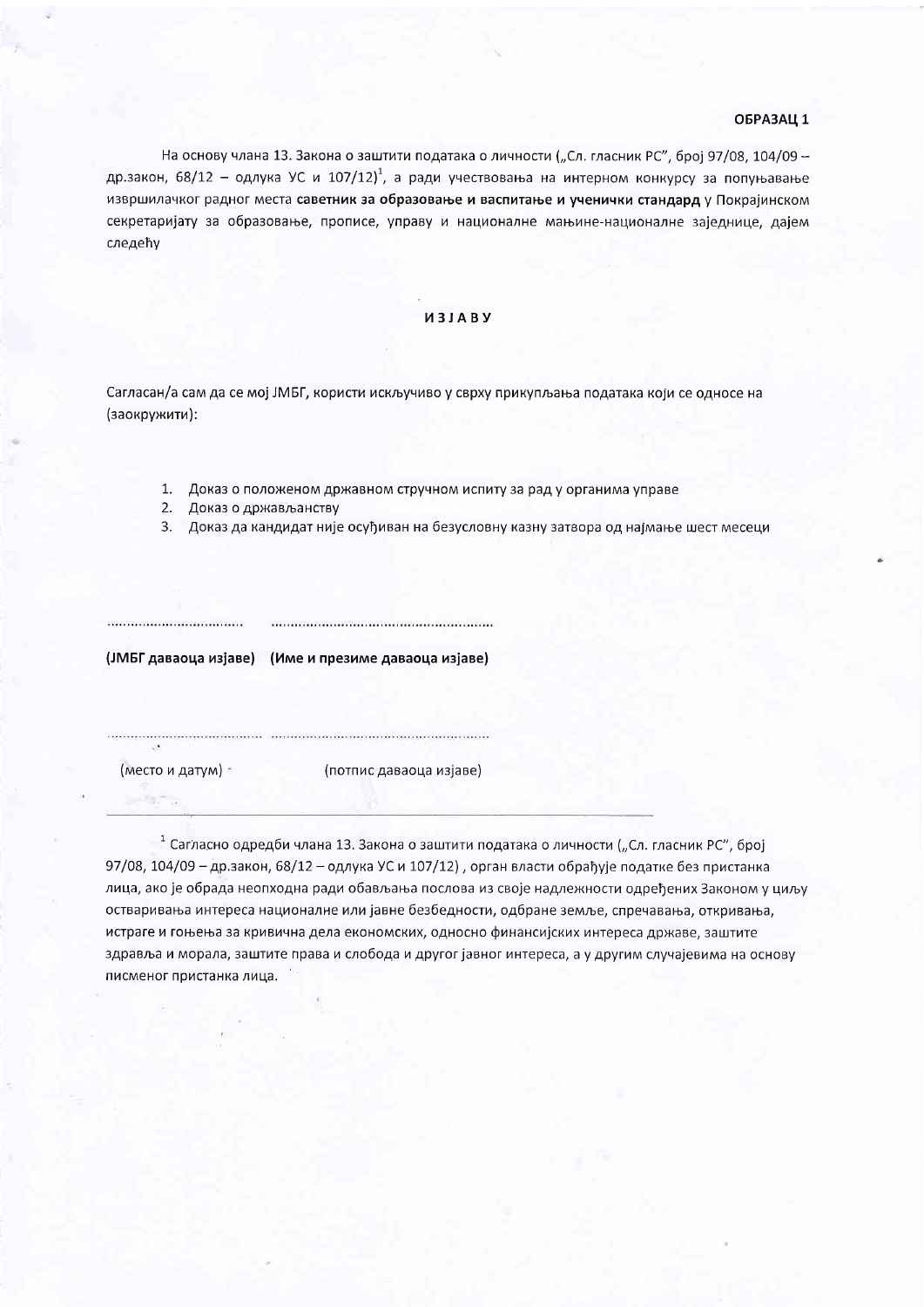На основу члана 103. став 3. Закона о општем управном поступку ("Сл. гласник РС", број 18/16)<sup>1</sup>, а ради учествовања на интерном конкурсу за попуњавање извршилачког радног места саветник за образовање и васпитање и ученички стандард у Покрајинском секретаријату за образовање, прописе, управу и националне мањине-националне заједнице, дајем следећу

## *UBJABY*

Изјављујем да ћу сам/а за потребе поступка прибавити и доставити, до истека рока за подношење пријава на наведени интерни конкурс, доказ (заокружити):

- 1. Доказ о положеном државном стручном испиту за рад у органима управе
- 2. Доказ о држављанству
- 3. Доказ да кандидат није осуђиван на безусловну казну затвора од најмање шест месеци

(ЈМБГ даваоца изјаве) (Име и презиме даваоца изјаве)

(место и датум)

...................................

(потпис даваоца изјаве)

<sup>1</sup> Сагласно одредби члана 103. став 3. Закона о општем управном поступку ("Сл. гласник РС", број 18/16), у постуку који се покреће по захтеву странке орган може да врши увид, прибавља и обрађује личне податке о чињеницама о којима се води службена евиденција када је то неопходно за одлучивање, осим ако странка изричито изјави да ће те податке прибавити сама. Ако странка у року не поднесе личне податке неопходне за одлучивање органе, захтев за покретање постука ће се сматрати неуредним.